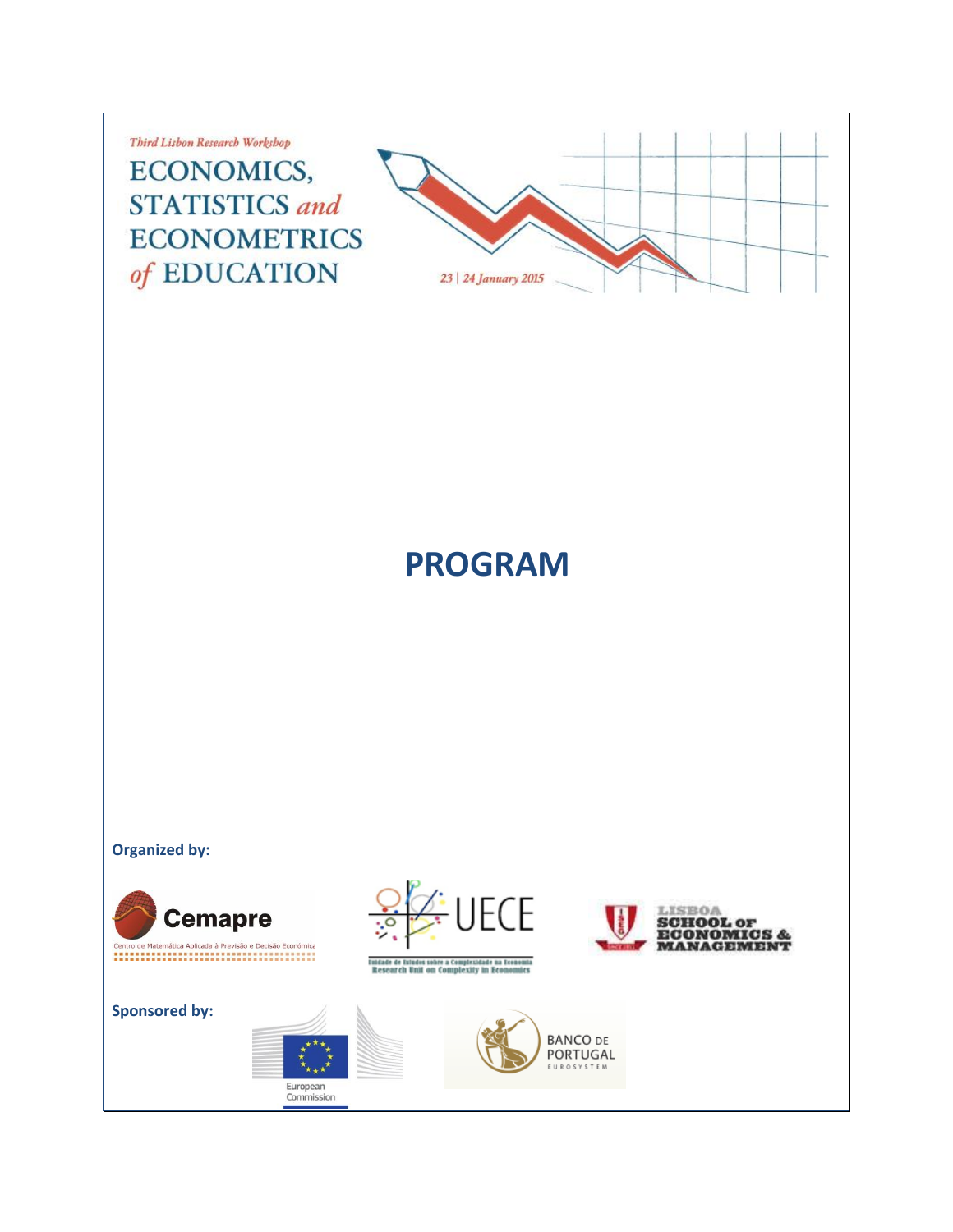# **Third Lisbon Research Workshop on Economics, Statistics and Econometrics of Education ISEG, Lisbon**

23 and 24 January 2015

# **OVERVIEW**

## **FRIDAY, 23 JANUARY**

| $08:30 - 09:00$ | Registration                                                                |
|-----------------|-----------------------------------------------------------------------------|
| $09:00 - 09:30$ | Opening session                                                             |
| $09:30 - 10:30$ | Plenary session                                                             |
|                 | Invited speaker : Lihua Yao (Defense Manpower Data Center)                  |
| $10:30 - 11:00$ | Coffee Break                                                                |
| $11:00 - 12:30$ | Parallel sessions 1                                                         |
| $12:30 - 13:45$ | Lunch                                                                       |
| $13:45 - 14:45$ | Poster session                                                              |
| 14:45 - 16:15   | Parallel sessions 2                                                         |
| $16:15 - 16:45$ | Coffee Break                                                                |
| $16:45 - 17:45$ | Plenary session                                                             |
|                 | Invited speaker: Philip B. Stark (University of California)                 |
|                 |                                                                             |
| 19:00           | Conference Dinner                                                           |
|                 | Restaurant "Varanda de Lisboa", Hotel Mundial, Praça Martim Moniz 2, Lisboa |
|                 |                                                                             |

## **SATURDAY, 24 JANUARY**

| $09:30 - 10:30$ | Plenary session                                                     |
|-----------------|---------------------------------------------------------------------|
|                 | Invited speaker: Sandra McNally (University of Surrey and CEP, LSE) |
| $10:30 - 11:00$ | Coffee Break                                                        |
| $11:00 - 12:30$ | Parallel sessions 3                                                 |
| $12:30 - 13:45$ | Lunch                                                               |
| $13:45 - 14:45$ | Parallel sessions 4                                                 |
| $14:45 - 16:15$ | Parallel sessions 5                                                 |
| $16:15 - 16:45$ | Coffee Break                                                        |
| $16:45 - 17:00$ | Closing session                                                     |
|                 |                                                                     |

VENUE: ISEG, Rua do Quelhas, 6, 1200-781 Lisboa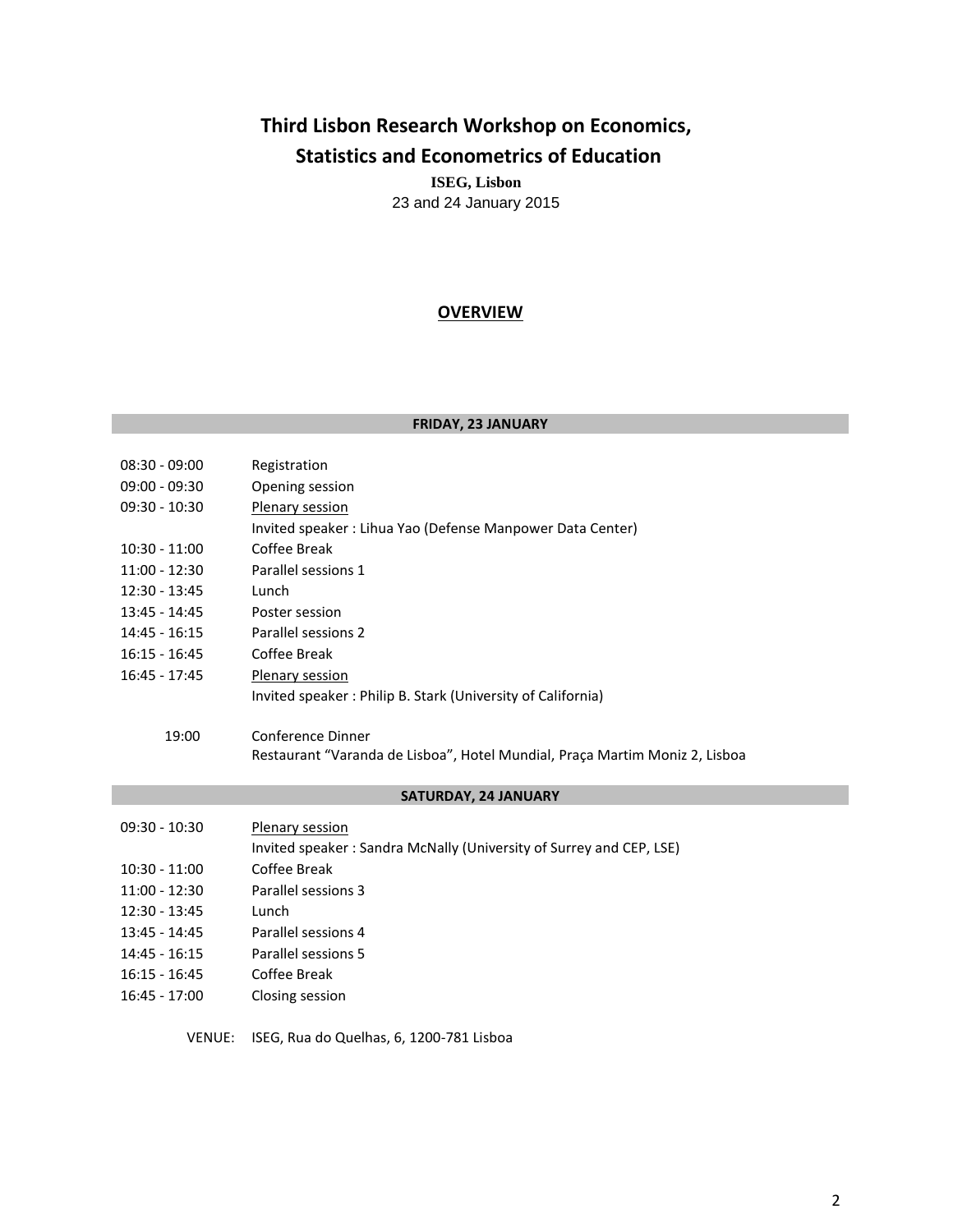#### **FRIDAY, 23 JANUARY**

**08:30 - 09:00 REGISTRATION**

**09:00 - 09:30 OPENING SESSION - Room: Auditório CGD**

**Mário Caldeira, ISEG - School of Economics and Management**

**Andrea Saltelli, European Commission, Joint Research Centre, Unit of Econometrics and Applied Statistics**

**09:30 - 10:30 PLENARY SESSION - Room: Auditório CGD**

**Invited Speaker: Lihua Yao, Defense Manpower Data Center, USA**

 *Computer Adaptive Testing and Multidimensional Computer Adaptive Testing*

| 10:30 - 11:00 | <b>COFFEE BREAK</b> |  |  |  |  |  |  |  |  |  |  |
|---------------|---------------------|--|--|--|--|--|--|--|--|--|--|
|---------------|---------------------|--|--|--|--|--|--|--|--|--|--|

#### **11:00 - 12:30 PARALLEL SESSIONS 1**

**Session 1.1 - Room: Auditório 2**

Sergey **Lychagin** (Central European University) with Kala Krishna and Veronica Frisancho

 *Retaking in High Stakes Exams: Is Less More?*

José Manuel **Cordero** (University of Extremadura) with Tommaso Agasisti

 *The determinants of repetition rates in European countries: insights from an empirical analysis using PIRLS 2011 data*

Luís **Catela Nunes** (Nova SBE) with Ana Balcão Reis and Maria do Carmo Seabra

 *Is retention beneficial to low-achieving students? Evidence from Portugal*

**Session 1.2 - Room: Auditório 3**

Pedro **Freitas** (Nova School of Business and Economics) with Ana Balcão Reis

 *The reasons behind the progression in PISA scores: an education production function approach using semi-parametric techniques*

Daniel A. **Kamhoefer** (University of Duisburg-Essen) with Hendrik Schmitz and Matthias Westphal

 *The effect of education on health using the marginal treatment effect approach*

Geert **Mesters** (Universitat Pompeu Fabra)

 *Childhood Skills, Signals and Dynamic Contagion in Socioeconomic Adulthood Outcomes for Disadvantaged Youths*

The chair of each session is the last presenter

| 12:30 - 13:45 | LUNCH                                        |
|---------------|----------------------------------------------|
| 13:45 - 14:45 | <b>POSTER SESSION - Cloister First Floor</b> |

Janeli **Kotze** (University of Stellebosch) with Servaas van der Berg

 *Investigating cognitive performance differentials by socio-economic status across international assessments: Towards a new methodology*

Emil **Mihaylov** (VU University Amsterdam)

 *Returns to job tasks and skills: Evidence from Germany*

Daniela **Sonedda** (University of Piemonte Orientale) with Carmen Aina

 *Should I save or should I enrol? An empirical analysis of the interplay between households' decisions on the schooling of their children and consumption (saving).*

Stefanie **Hirsch** (University of Maastricht) with Paul Jungbluth

 *Does measurement error explain the increase in correlation between socio-economic background and test scores in primary school*

Helena **Corrales-Herrero** (Universidad de Valladolid) with Beatriz Rodriguez-Prado

 *Is adult participation in education more effective when unemployment is high?*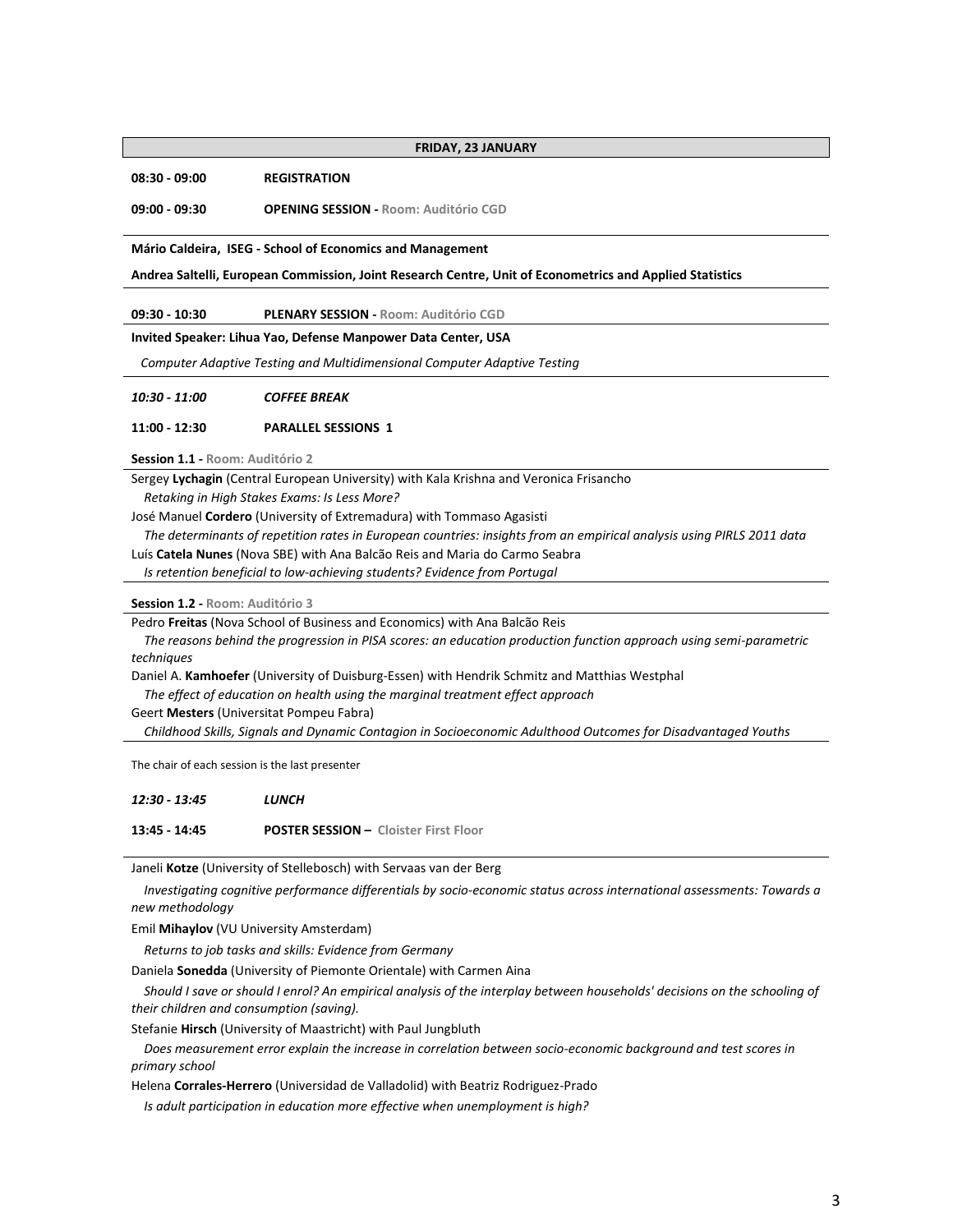Rodrigo **Travitzki** (Universidade da Beira Interior)

 *First steps toward indicators of intra school inequity in Brazil*

José Manuel **Cordero** (University of Extremadura) with Daniel Santin and Rosa Simancas

 *Exploring cross-country differences in the efficiency of secondary schools: a conditional nonparametric approach using PISA data*

## **14:45 - 16:15 PARALLEL SESSIONS 2**

**Session 2.1 - Room: Auditório 3**

**Invited session:** The impact of Higher Education on Regional Development in Portugal **Organizer and chair:** Pedro Oliveira

Sandra **Saúde** (Instituto Politécnico de Beja) with Carlos Borralho, Isidro Féria and Sandra Lopes

*The impact of a Higher Education Institution on Socioeconomic Development - the study case of the Polytechnic Institute of Beja*

Joana **Fernandes** (Instituto Politécnico de Bragança – ESACT)

 *Regional economic impact of HEI's over the years: the case of the Polytechnic Institute of Bragança*

José Miguel **Salgado** (Polytechnic Institute of Guarda) with Ana Daniel, Ana Lopes, Ascensão Braga, Constantino Rei, Emanuel Rodrigues, Fernando Marques, Joaquim Brigas, José Salgado, Maria Cecília Rosa, Maria do Rosário Santana and Maria Manuela Natário

 *The Influence of the Polytechnic Institute of Guarda in the Region*

Jorge **Cunha** (University of Minho) with Pedro Oliveira, João Alves, Luísa Carvalho, Renato Carvalho, Florbela Correia, Luís Farinha, Joana Fernandes, Manuela Ferreira, Eugénio Lucas, Joaquim Mourato, Ana Nicolau, Sandra Nunes, Sara Nunes, Cristina Pereira, Sandra Pinto and José Manuel Silva

 *Measurement of the economic impact of Higher Education Institutions on local economy: The case of seven Portuguese Polytechnic Institutes*

**Session 2.2- Room: Auditório 2**

Massimiliano **Tani** (IZA and UNSW CBR) with David Carrolla and Chris Heaton  *Returns to University Quality in Australia: A Two-Stage Analysis*

Antonio **Di Paolo** (AQR-IREA, Universitat de Barcelona) with Lorenzo Cappellari

 *Changes in the Language of Instruction and Returns to Education in a Bilingual Labour Market*

Elena **Meroni** (European Commission, JRC) with Esperanza Vera-Toscano and Stefano Lombardi

 *The persistence of overducation and overskilling among recent graduates. Labour market mobility or educational system failure?*

**Session 2.3 - Room: Santander Totta**

Mafaizath **Fatoke-Dato** (University of Bamberg)

 *Short and Medium Term Impacts of the Elimination of School Fees on Girls' Education in Benin, West Africa* Alexis **Le Chapelain** (Sciences Po Paris)

 *Does teachers' compensation reward effectiveness? - Evidence from a large public education system* Léonard **Moulin** (Université Paris) with David Flacher and Hugo Harari-Kermadec

 *Tuition fees and social segregation: lessons from a natural experiment at the University of Paris 9-Dauphine*

The chair of each session is the last presenter

*16:15 - 16:45 COFFEE BREAK*

## **16:45 - 17:45 PLENARY SESSION - Room: Auditório CGD**

## **Invited Speaker: Philip B. Stark, University of California**

 *Teaching evaluations: truthful or truthy?*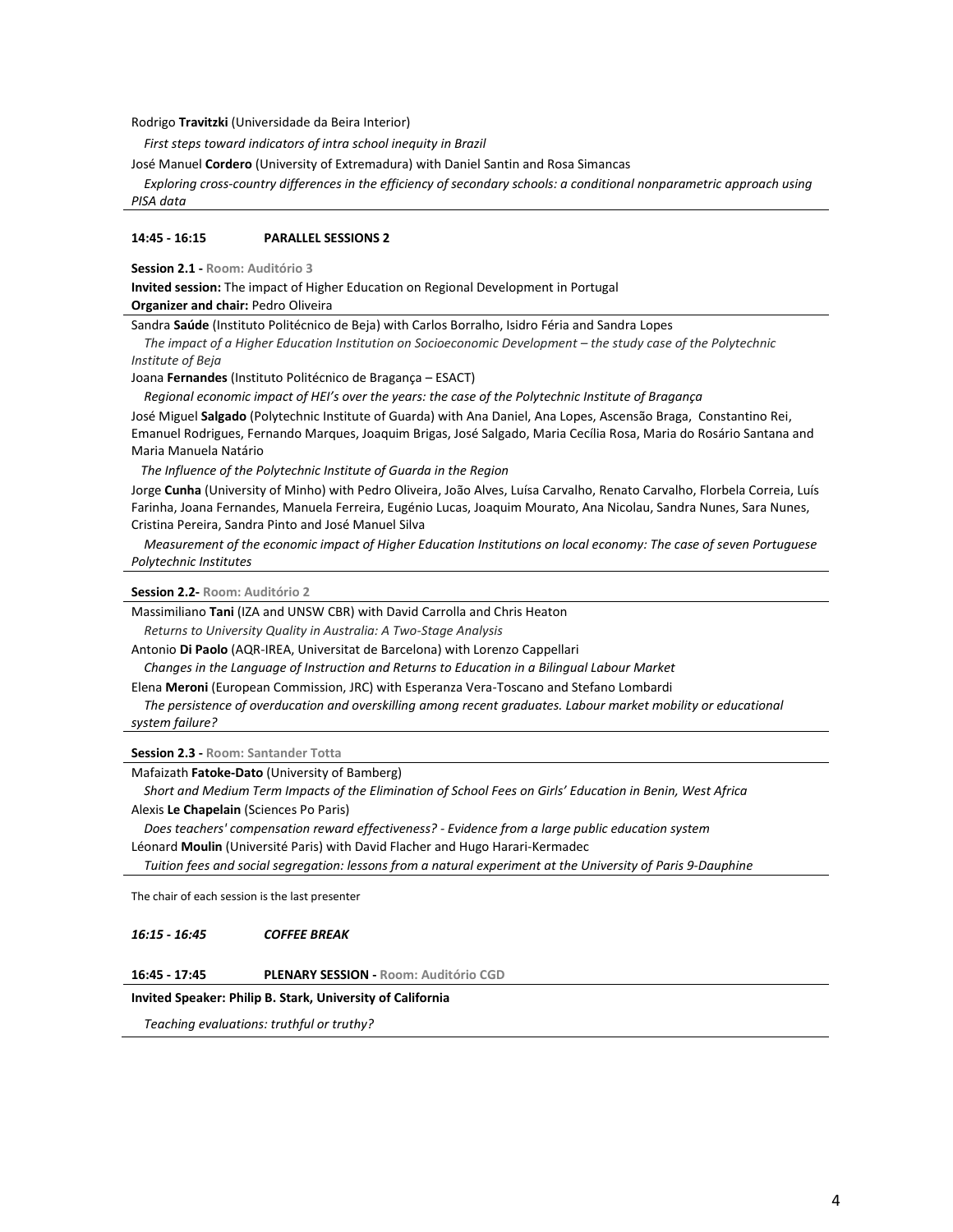## **SATURDAY, 24 JANUARY**

**09:30 - 10:30 PLENARY SESSION - Room: Auditório CGD**

#### **Invited Speaker: Sandra McNally, University of Surrey and CEP, LSE**

 *Student Awareness of Costs and Benefits of Educational Decisions: Effects of an Information Campaign and Media Exposure*

## *10:30 - 11:00 COFFEE BREAK*

#### **11:00 - 12:30 PARALLEL SESSIONS 3**

**Session 3.1- Room: Auditório 2**

Marta **Rosado** (Nova SBE) with Maria do Carmo Seabra

 *Public and Private school management systems: A comparative analysis*

Thomas **Wouters** (HIVA - KU Leuven)

 *School choice and segregation: determinants and decomposition*

**Session 3.2- Room: Auditório 3**

Stefanie **Herber** (University of Bamberg)

 *The Role of Information in the Competition for Merit-Based Scholarships: Evidence from a Randomized Field-Experiment*

Joris **Ghysels** (University of Maastricht) with Carla Haelermans and Fernao Prince

 *The Economics of Information in Human Capital Formation - Evidence from Two Randomized Experiments on Information Efforts via Formative Testing in Secondary Education*

Carla **Haelermans** (TIER - University of Maastricht) with Maartje van der Eem

 *The Student in Charge! Experimental evidence on gender differences in academic achievement and motivation due to a changed student role*

**Session 3.3- Room: Santander Totta**

Domingo P. **Ximénez-de-Embúnb** (Universidad de Zaragoza) with María J. Mancebón and José M. Gómez-Sancho  *Financial literacy, mathematical performance and school ownership*

Alina **Botezat** (Romanian Academy) with Mark Levels

 *Abortion Law Reforms and Cognitive Abilities of Teens in Romania*

Ana Sofia **Lopes** (ESTG, Instituto Politécnico de Leiria and GEMF) with Paulino Teixeira

 *How Far are Firms' from Workers' Productivity Effects? A New Approach to Measure Human Capital Spillovers*

The chair of each session is the last presenter

*12:30 - 13:45 LUNCH*

#### **13:45 - 14:45 PARALLEL SESSIONS 4**

**Session 4.1- Room: Auditório 2**

Dino **Alves** (Nova School of Business and Economics) with Maria do Carmo Seabra and Luís Catela Nunes

 *Determinants of Success of Nova SBE's Undergraduated students*

Shira **Fano** (Università Bocconi) with Paolo Pellizzari

 *(Lack of) effects of Facebook use on academic performance*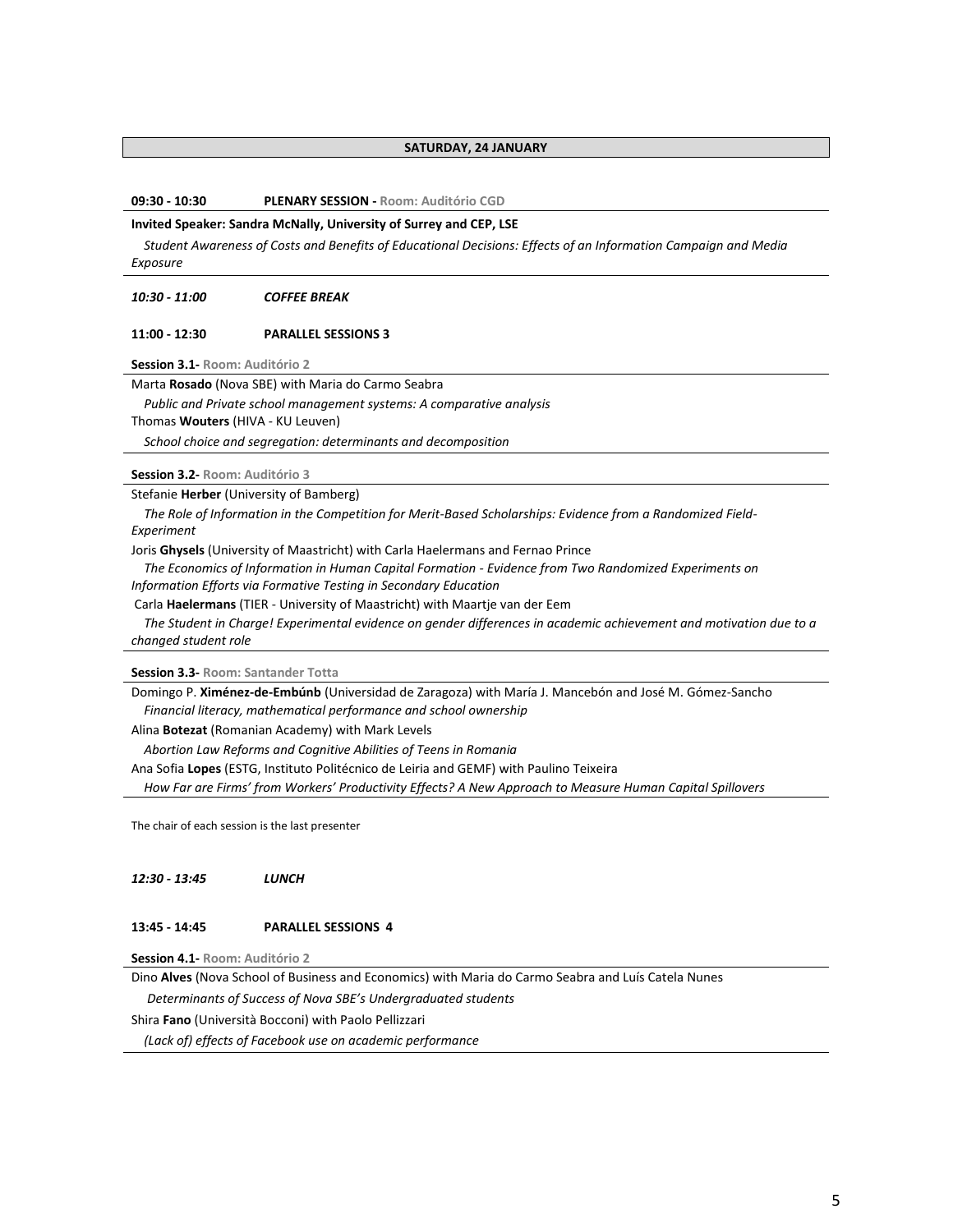**Session 4.2- Room: Auditório 3**

João **Oliveira Baptista** (Direção-Geral de Estatísticas da Educação e Ciência)

 *Indicators of student progress and score inflation for secondary schools in Portugal*

Flavio Eduardo Frony **Morgado** (UNIFESO - Brasil) with Maria Beatriz Villas Boas de Moraes

 *The use of descriptive statistics as a tool for the assessment of general knowledge questions in Progress Test*

**Session 4.3- Room: Santander Totta**

Joelle **Latina** (Geneva School of Business Administration)

 *Should I stay or Should I go? An analysis of transitions within vocational education* Johan **Coenen** (University of Maastricht) with Chris Van Klaveren, Wim Groot and Henriette Maassen van den Brink  *The effects of ability tracking of future primary school teachers on student performance*

The chair of each session is the last presenter

## **14:45 - 16:15 PARALLEL SESSIONS 5**

**Session 5.1- Room: Auditório 2**

Alessia **Matano** (Universitat de Barcelona and AQR) with Sandra Nieto and Raúl Ramos

 *Skill Mismatches in the EU: Immigrants vs Natives*

Alina **Botezat** (Romanian Academy) with Friedhelm Pfeiffer

 *The Impact of Parents Migration on the Well-being of Children Left Behind - Initial Evidence from Romania* Marieke **Heers** (Institut National d`Études Démographiques, INED, Paris) with Carla Haelermans

 *The Effect of Ethnic Diversity in Secondary Schools on School Dropout and the Level of Vocational Education in the Netherlands* 

**Session 5.2- Room: Auditório 3**

Michael **Dörsam** (University of Konstanz) with Verena Lauber

 *The Faster, the Worse? Evidence From a German High School Reform*

Francisco-Javier **Cabrera** (University of Sussex)

 *Impact Evaluation of a Full-Time Primary Schools Programme in Mexico*

Johanna Sophie **Quis** (University of Bamberg)

 *Does higher learning intensity affect student well-being? Evidence from the National Educational Panel Study*

**Session 5.3- Room: Santander Totta**

Camille **Terrier** (Paris School of Economics)

 *Giving a Little Help to Girls? Evidence on Grade Discrimination and its Effects on Students Achievement*

Ulf **Zölitz** (IZA, Bonn)

 *How the Gender Composition in Academia Shapes Student Performance and Careers*

The chair of each session is the last presenter

**16:15 - 16:45** *COFFEE BREAK*

**16:45 - 17:00 CLOSING SESSION - Room: Auditório CGD**